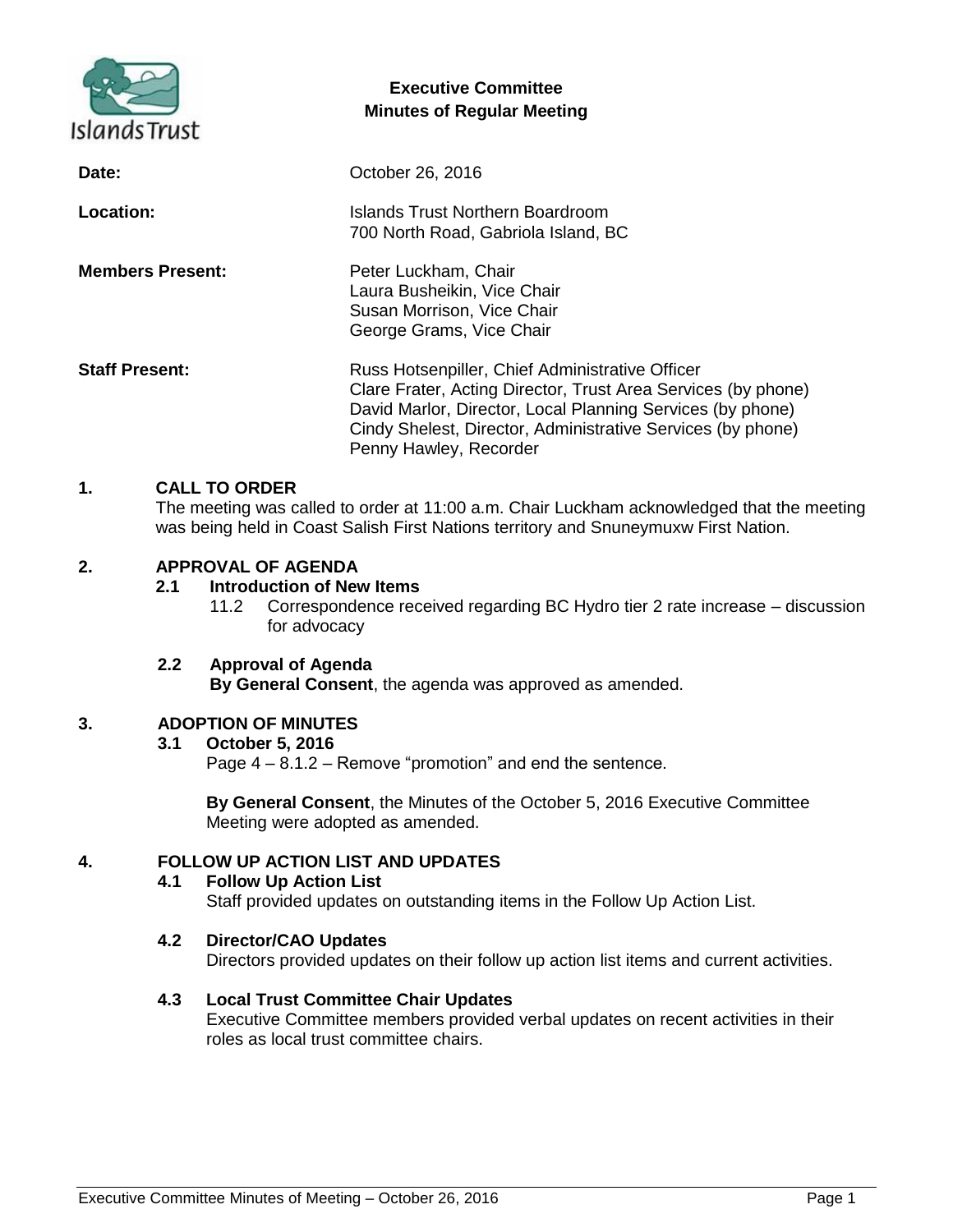## **5. BYLAWS FOR APPROVAL CONSIDERATION**

## **5.1 Lasqueti Island Local Trust Committee Bylaw No. 94 (Fees Bylaw Amendment)**

#### **EC-2016-155**

#### **It was MOVED and SECONDED,**

that the Executive Committee approve Lasqueti Island Local Trust Committee Bylaw No. 94, cited as "Lasqueti Island Local Trust Committee Fees Bylaw, 2009, Amendment No. 1, 2016" under Section 24 of the *Islands Trust Act*.

#### **CARRIED**

#### **5.2 Gambier Island Local Trust Committee Bylaw No. 129 (OCP Amendment – RAR)**

#### **EC-2016-156**

#### **It was MOVED and SECONDED,**

that the Executive Committee approve the Gambier Island Local Trust Committee Bylaw No. 129, cited as "Keats Island Official Community Plan, Bylaw 77, 2002, Amendment No. 1, 2015" under Section 24 of the *Islands Trust Act*.

#### **CARRIED**

#### **5.3 Gambier Island Local Trust Committee Bylaw No. 130 (LUB Amendment – RAR)**

#### **EC-2016-157**

#### **It was MOVED and SECONDED,**

that the Executive Committee approve the Gambier Island Local Trust Committee Bylaw No. 130, cited as "Keats Island Land Use Bylaw, 2002, Amendment No. 1, 2015" under Section 24 of the *Islands Trust Act*.

#### **CARRIED**

#### **5.4 Hornby Island Local Trust Committee Bylaw No. 153 (LUB Housekeeping)**

#### **EC-2016-158**

#### **It was MOVED and SECONDED,**

that the Executive Committee approve Hornby Island Local Trust Committee Bylaw No. 153 cited as "Hornby Island Land Use Bylaw, 2014, Amendment No. 1, 2016", under Section 24 of the *Islands Trust Act*.

#### **CARRIED**

#### **5.5 Denman Island Local Trust Committee Bylaw No. 221 (Fees Bylaw Amendment)**

#### **EC-2016-159**

## **It was MOVED and SECONDED,**

that the Executive Committee approve Denman Island Local Trust Committee Bylaw No. 221, cited as "Denman Island Local Trust Committee Fees Bylaw, 2007, Amendment No. 1, 2016" under Section 24 of the *Islands Trust Act*.

#### **CARRIED**

The meeting recessed at 11:40 a.m. and resumed at 12:04 p.m.

## **6. TRUST COUNCIL MEETING PREPARATION**

**6.1 December Trust Council – Draft Schedule**

**By General Consent**, the Executive Committee requested that staff add the draft schedule to the November 9, 2016 agenda for further discussion.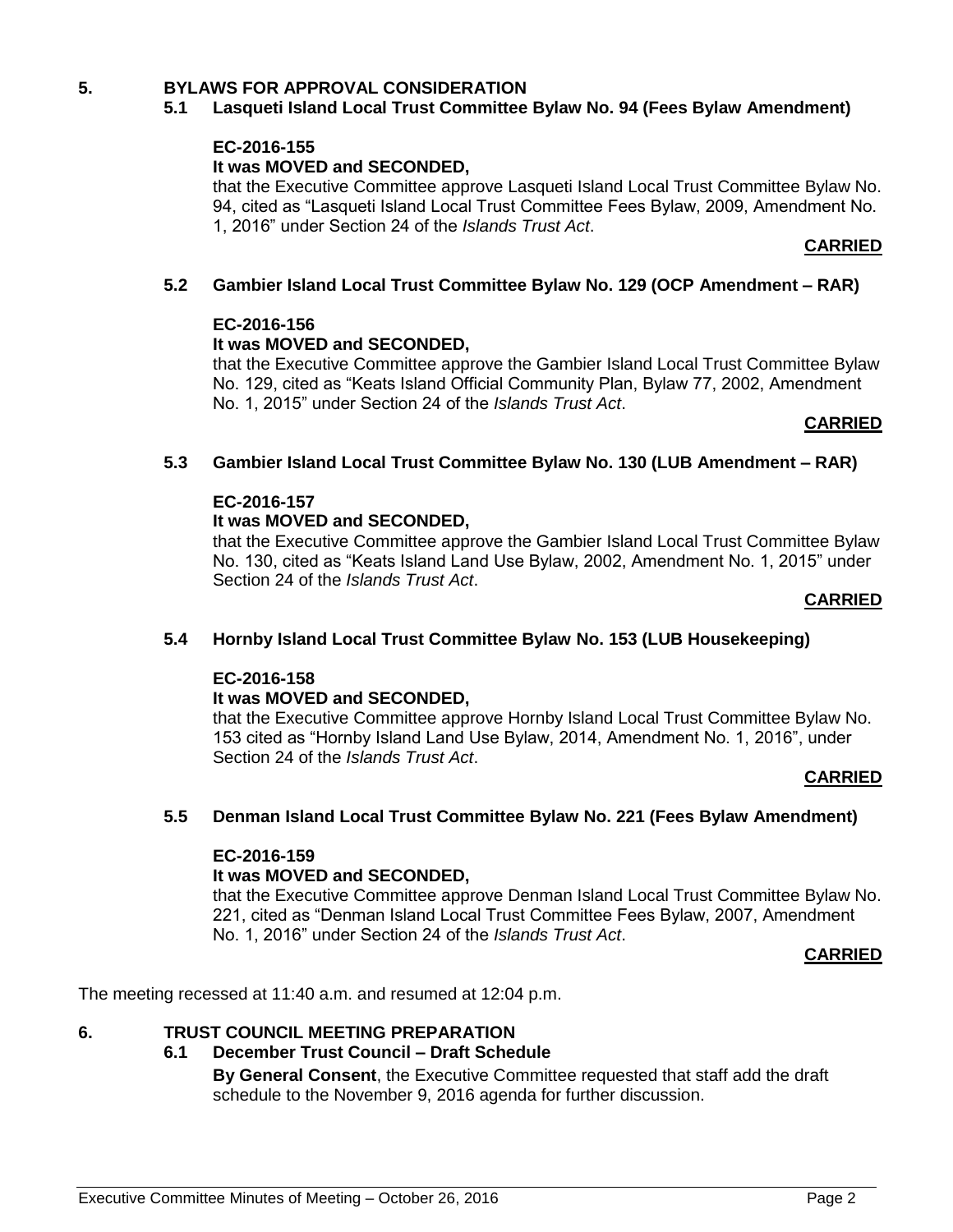# **6.2 Continuous Learning Plan**

Received and amended as per discussion at the Trust Council meeting in December and to move the San Juan County session to December, 2017 and the Regional District session to June, 2017.

## **6.3 September Trust Council Draft Minutes**

**By General Consent**, the Minutes of the September 2016 Trust Council Meeting were referred to the December Trust Council meeting package, as amended.

# **7. EXECUTIVE COMMITTEE PROJECTS**

## **7.1 Trust Council Initiated**

## **7.2 Executive Committee Initiated**

#### **7.2.1 Strategic Plan – detailed review**

Briefing received. Discussion ensued summarizing the following items:

- Strategic Plan updating.
- Delay in some items due to lack of resources.
- Committee FUALs and work programs consolidated into database for ease of reporting out.
- Computer Application Support Technician (CAST) identifying elements required to improve reports with input from Management Team.
- 2017/18 budget process provides opportunity to review and refine Strategic Plan activities and determine staff and financial resources required.
- It was suggested that the Briefing go to Trust Council so it is understood why things are being delayed or not being done.

Senior Policy Advisor Frater to bring back revised work program examples to the next Executive Committee meeting.

#### **8. NEW BUSINESS**

## **8.1 Trust Area Services**

## **8.1.1 LTC Chairs Report on Local Advocacy Topics**

The Executive Committee members provided verbal updates on local advocacy topics arising from local trust committee meetings.

**By General Consent**, the Executive Committee agreed to add the Howe Sound Forum Report to the December Trust Council agenda under Trustee updates.

#### **8.2 Local Planning Services**

## **8.2.1 Request for Variance from Trust Council Fees Bylaw – RFD**

Received for information. No action taken.

## **EC-2016-160**

#### **It was MOVED and SECONDED,**

that the Executive Committee request staff to write two letters for the Chair's signature; one to the Ministry of Transportation and Infrastructure and the other to the Agricultural Land Commission Vancouver Island Panel thanking them for their recent engagement.

## **CARRIED**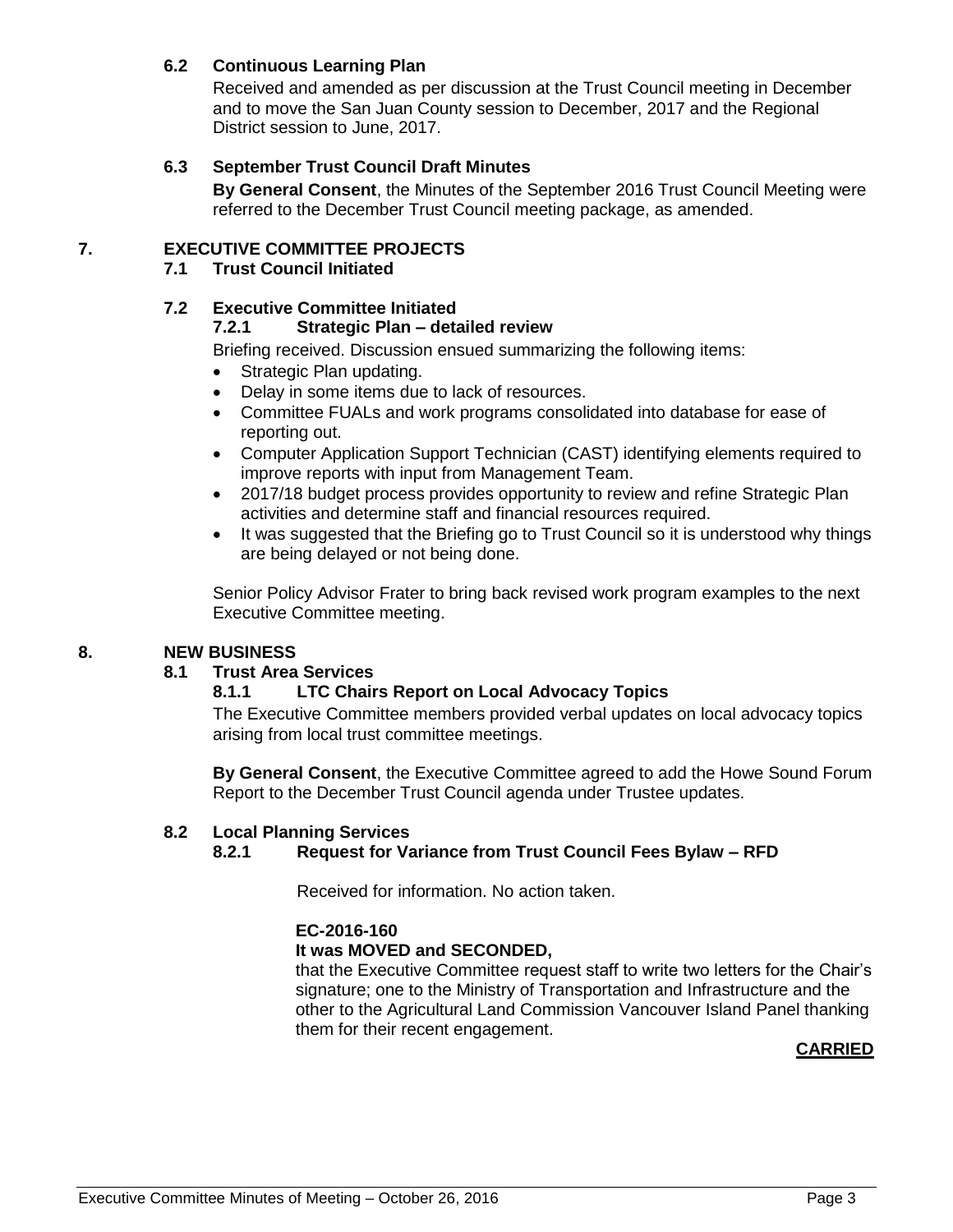## **8.3 Administrative Services**

## **8.3.1 Meeting technology for Committee meetings**

Discussion regarding recent challenges with GoTo meetings and meeting logistics. No action taken.

## **8.4 Executive/Trust Council**

## **8.4.1 Discussion regarding group emails only being sent by blind carbon copy as operational policy**

Discussion ensued. No action taken.

## **9. CLOSED MEETING**

#### **9.1 Motion to Close the Meeting**

**EC-2016-161**

#### **It was MOVED and SECONDED,**

that the meeting be closed to the public subject to Sections 90(1)(c)(g) and (i) of the *Community Charter* in order to consider matters related to employee relations, litigation affecting the Islands Trust and receipt of advice that is subject to solicitorclient privilege and that staff attend the meeting for sections 1, 2, 3, 4 and 5.1.

**CARRIED**

The meeting closed to the public at 1:45 p.m. and reconvened in open meeting at 2:05 p.m.

#### **10. RISE AND REPORT**

Chair Luckham reported that in the Closed Meeting the Executive Committee adopted the minutes from the In-Camera meeting of October 5, 2016.

#### **11. CORRESPONDENCE**

**11.1 Office of Ombudsperson re File reporting July 1 to Sept 30** Received for information.

# **11.2 Correspondence received regarding BC Hydro Tier 2 rate increase – discussion for advocacy**

Discussion ensued. No action taken.

## **12. WORK PROGRAM**

#### **12.1 Review and Amendment of Current Work Program** Received for information. Discussion ensued.

# **EC-2016-162**

## **It was MOVED and SECONDED,**

that the Executive Committee request the removal of item 1 listed under the Chief Administrative Officer, from the Top Priorities list; CAO transition planning/orientation and replace it with the *Islands Trust Act* amendments.

#### **CARRIED**

#### **EC-2016-163 It was MOVED and SECONDED,**

that the Executive Committee request the removal of item 2 listed under the Legislative Services Manager, from the Top Priorities list; Staff support to CAOHC.

## **CARRIED**

# **EC-2016-164**

## **It was MOVED and SECONDED,**

that the Executive Committee request the removal of item 1 listed under the Director, Trust Area Services, from the Top Priorities list; 2015-16 Annual Report.

#### **CARRIED**